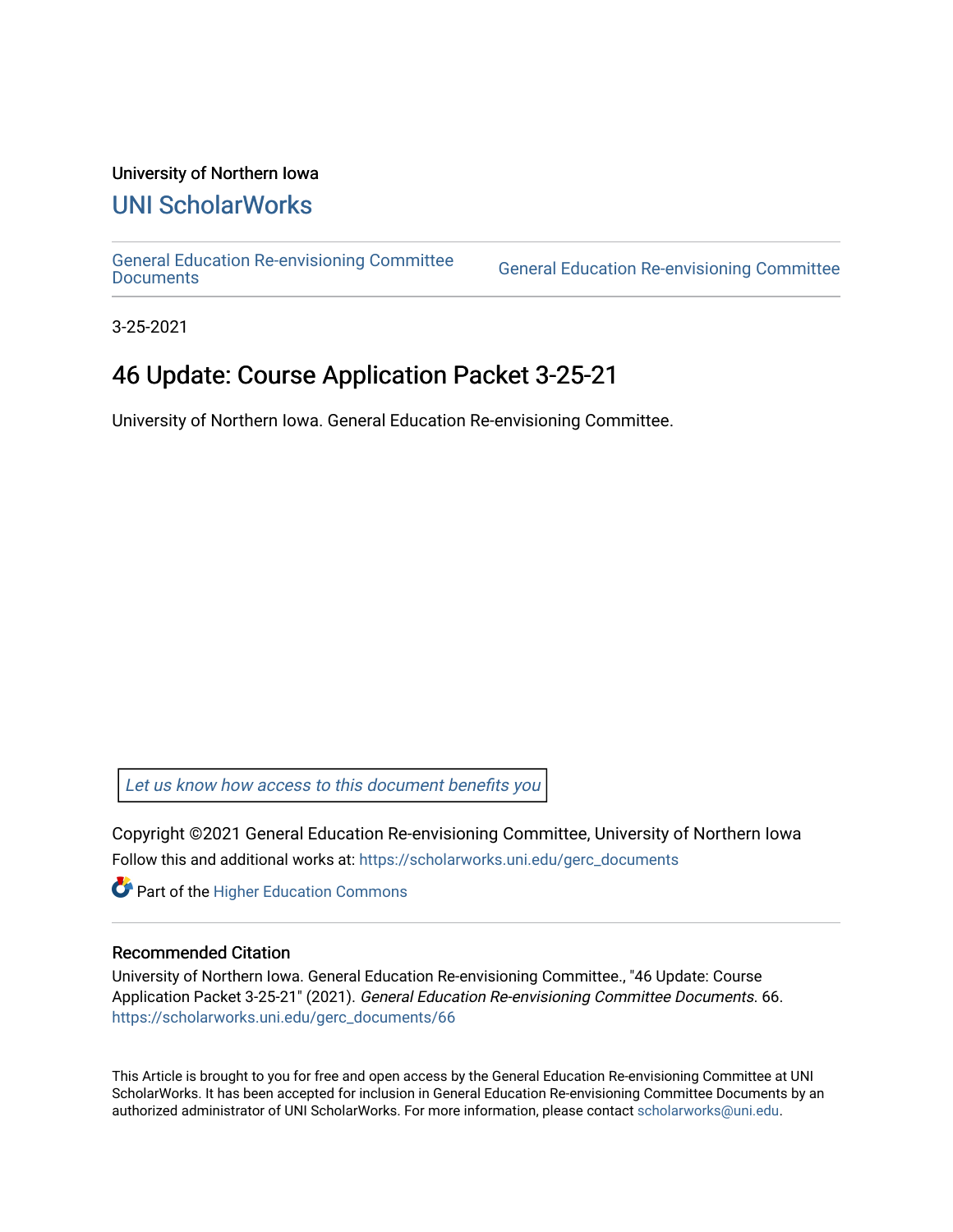## **General Education Revision Committee II Course Proposal Packet**

#### **Table of Contents**

| <b>Introduction &amp; Directions</b>           |    |
|------------------------------------------------|----|
| Course Proposal Form                           | 3  |
| <b>Appendix A: General Education Structure</b> | 4  |
| Appendix B: Guidelines for Course Proposals    | 5  |
| <b>Written Communication</b>                   | 5  |
| <b>Oral Communication</b>                      | 6  |
| <b>Quantitative Reasoning</b>                  |    |
| Human Condition                                |    |
| Scientific Reasoning                           | 8  |
| <b>Human Expression</b>                        | 9  |
| Responsibility                                 | 10 |
|                                                |    |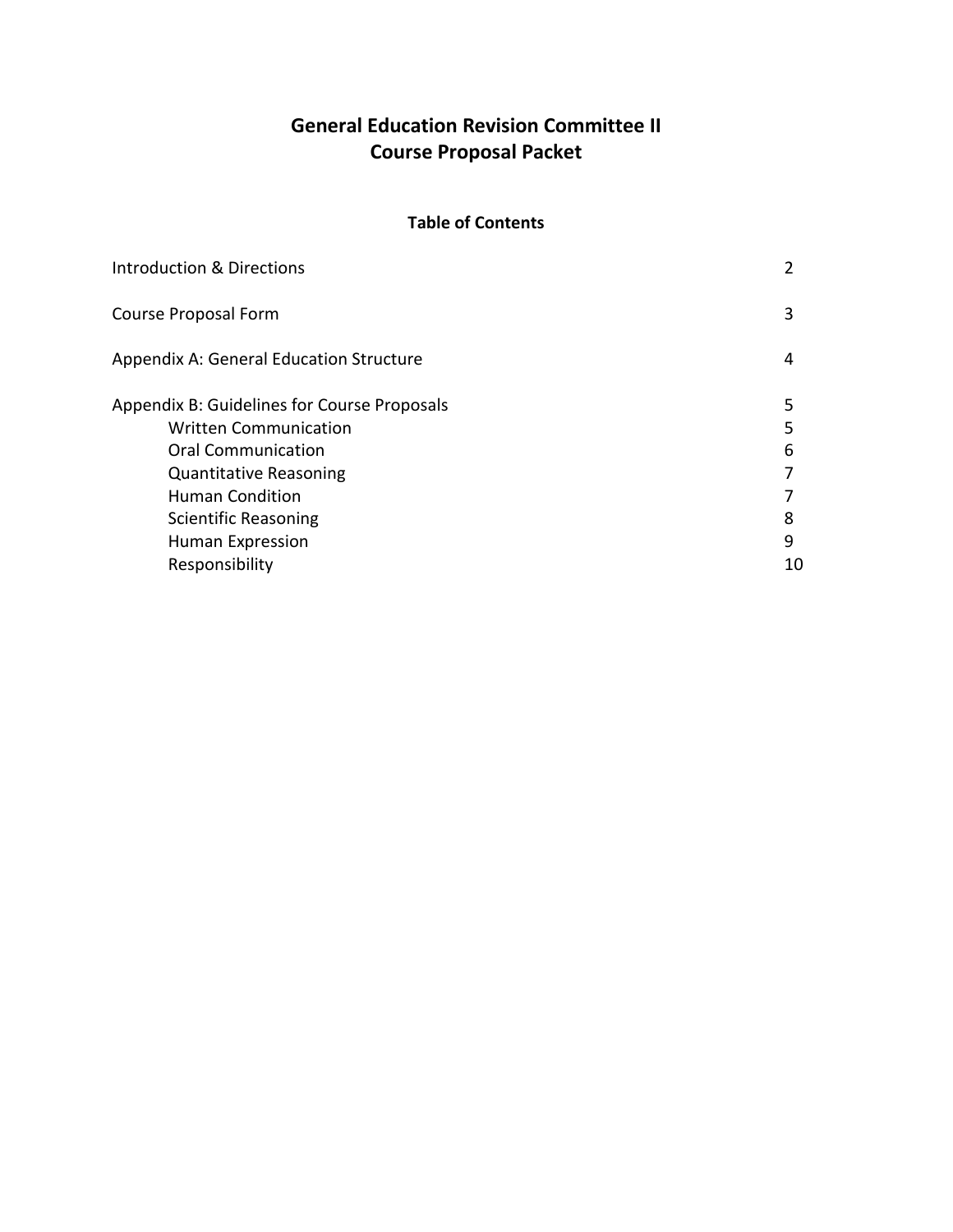### **Introduction & Directions**

Thank you for submitting an application for a course in UNI's new General Education program! This packet provides you with (1) a proposal form for your course, (2) the faculty senateapproved structure for the new general education program, and (3) the faculty senateapproved guidelines for course proposals.

-Please carefully read the relevant parts of appendix B: both the general guidelines for all course proposals, and the guidelines for the relevant category for your course. The GERC will use these guidelines to determine if a course fits in the new general education program.

-Successful course proposals will demonstrate how the course fits within a specific category and how it addresses the SLOs for that category. For example, if you are proposing a course for the "Human Condition (Domestic)" category, please show how it will have students "examine diversity & commonality" (SLO 6) and "analyze ideas, works, or institutions as diverse conceptions of the human condition" (SLO 7). If it is not clear to the GERC how your course fits the category or addresses the specified SLO's, we will return the proposal to you for revision.

-Please fill out the Course Proposal Form for each course that your department will submit. Include enough detail in the form to show members of the GERC how your course fits in the new program, but do not include or attach additional documents. Email the completed form to [john.ophus@uni.edu.](mailto:john.ophus@uni.edu)

If you have questions, feel free to contact any member of the GERC:

Brenda Bass, Dean, CSBS (Co-Chair, non-voting)

Mary Donegan-Ritter, COE, Curriculum & Instruction

Susan Hill, CHAS, Philosophy & World Religions

Charles Holcombe, CSBS, History

Lisa Jepsen, CBA, Economics

Ana Kogl, CSBS, Political Science (Co-Chair)

Ryan McGeough, CHAS, Communication Studies

Jeff Morgan, CHAS, Physics

John Ophus, Undergraduate Studies

Jeremy Schraffenberger, CHAS, Languages & Literatures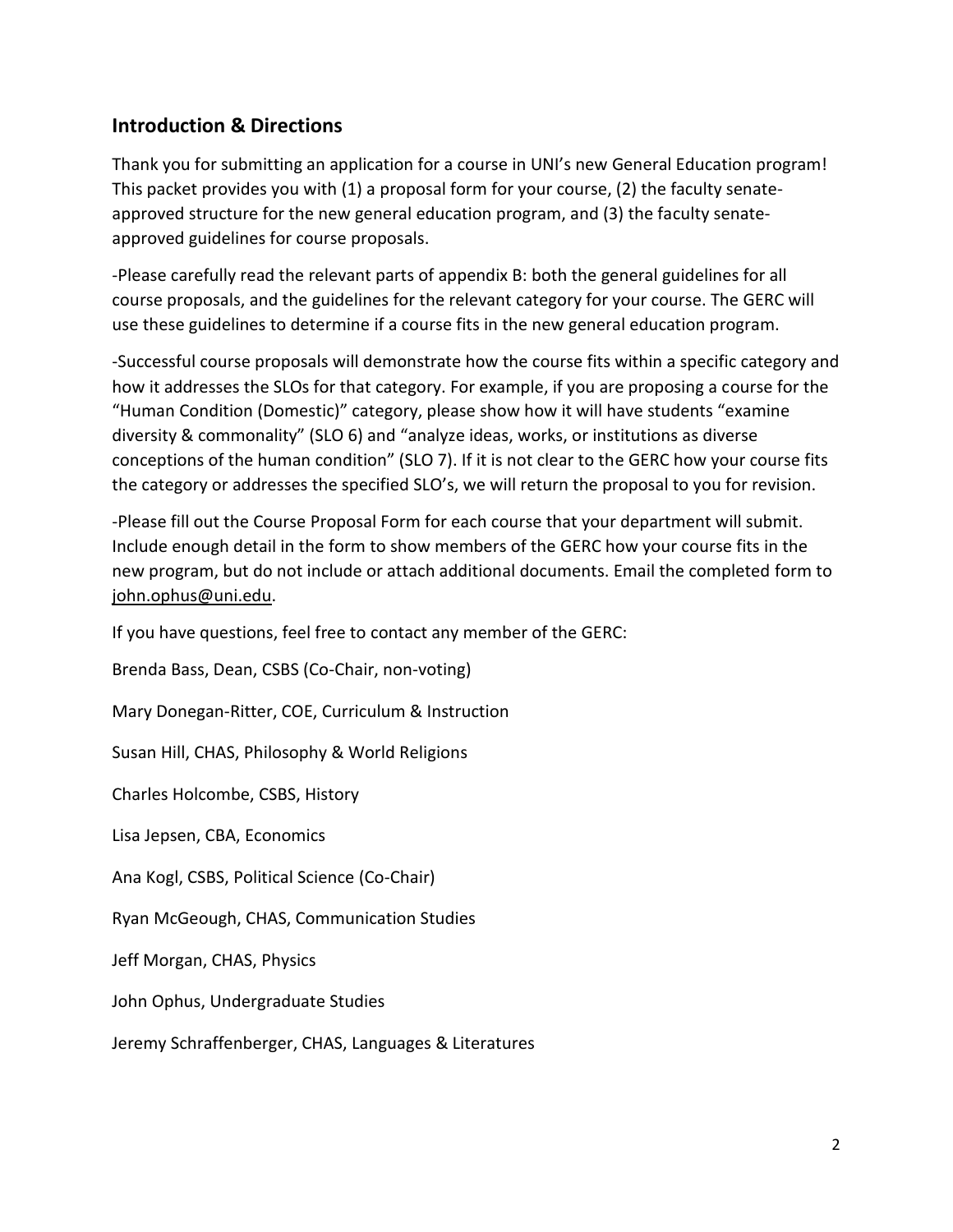#### **Course Proposal Form for General Education**

- 1. Course Title:
- 2. Which category do you think is the best fit for this course (for example, "Written Communication," "Human Expression," etc.)?
- 3. What is the originating department, course prefix, and number (if applicable)?
- 4. What is the predicted or preferred class size?
- 5. What will be the proposed frequency of offering (i.e., one section per year, one section per semester, multiple sections per semester)?
- 6. Please provide a description of the course, including general themes & topics. Depending on the course, you may also include format (discussion/lecture), assignments, readings, and any other elements that will help the committee understand how your course addresses the SLOs for the category for which you're proposing it.
- 7. Category-wide SLOs will be assessed in each course. (For example, "Critique claims using the tools of scientific inquiry" will be assessed in all courses in the Scientific Reasoning category.) In deference to faculty expertise, specific rubrics for assessment will be developed by the faculty members teaching in each category. That said, what would you propose to use as a possible assessment artifact for at least one outcome of this course? Please briefly describe the assignment.
- 8. Please explain how the course will be pertinent and thought provoking for students across majors (from Accounting to Theatre):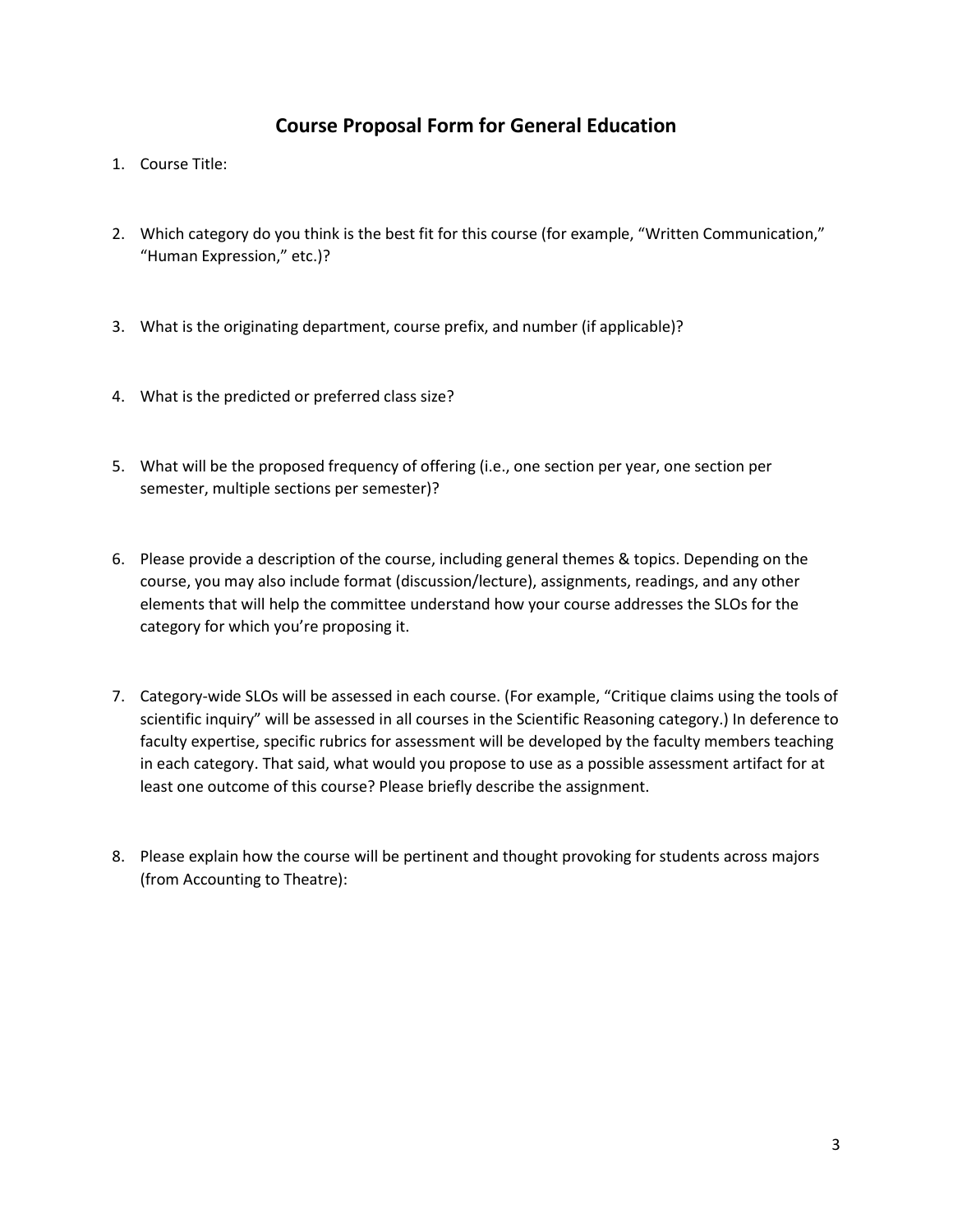

# **General Education Structure**

**Students take one course from each yellow tier box (category), and at least one course from each blue tier box. The certificate is optional, but the additional hours are not. Students who do not choose a certificate will take four additional courses from the blue tier. The total program is 37 hours. Each course is three credits with the exception of science labs, which are one credit.**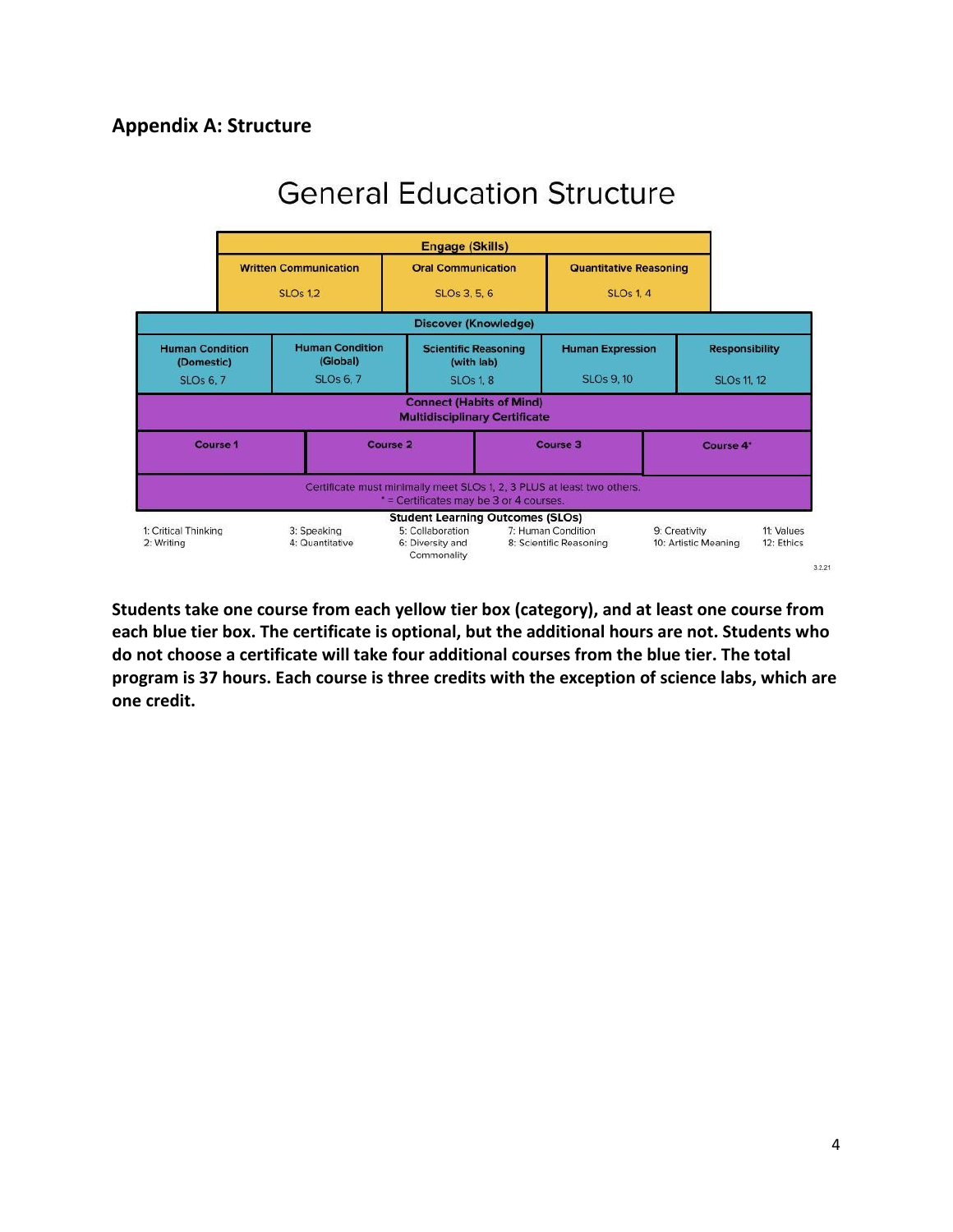## **Appendix B: Guidelines for Course Proposals**

*These guidelines are meant to provide an overview of each "category" in the approved new general education program's structure (i.e., each "box"). These guidelines are intended for faculty and departments to consider as they prepare course proposals. The General Education Committee members will provide multiple "Request for Proposals" opportunities this year and next, and will also consider "revise and resubmit" options for courses and/or certificates that are deemed to not adequately meet the guidelines in their initial form. These guidelines are deliberately broad in order to be inclusive, with more detailed rubrics to be developed at a later time with input from faculty teaching in each learning area. Future efforts will also create clear and detailed messaging for students and external constituencies.* 

#### **General Guidelines for course submissions in each learning area:**

- All categories potentially include courses from a wide range of disciplinary perspectives
- Course proposal must show how course meets relevant outcome(s)
- Instructors must commit to including assignments in their course and submitting those artifacts to the assessment team.
- Courses may also count as major courses
- Courses cannot have prerequisites (ALEKS scores can be utilized for placement)
- Courses must be designed to include and be accessible for students in diverse majors, and not aimed at students in a particular major
- Departments must be willing and able to offer the course regularly
- Committee will consider experimental courses
- Committee may ask faculty to resubmit a course or certificate proposal if revisions are deemed necessary

### **Written Communication**

Guidelines for Course Proposal

**Category description:** Courses in the written communication category should be designed to enhance foundational communication skills and habits of mind necessary for success at UNI and beyond. In addition to the process of reading, researching, writing, and revising, written communication courses will also enable students to develop critical thinking skills.

#### **Student Learning Outcomes to be addressed**:

**SLO 1 Critical Thinking** - "Engage in effective critical inquiry to address complex topics."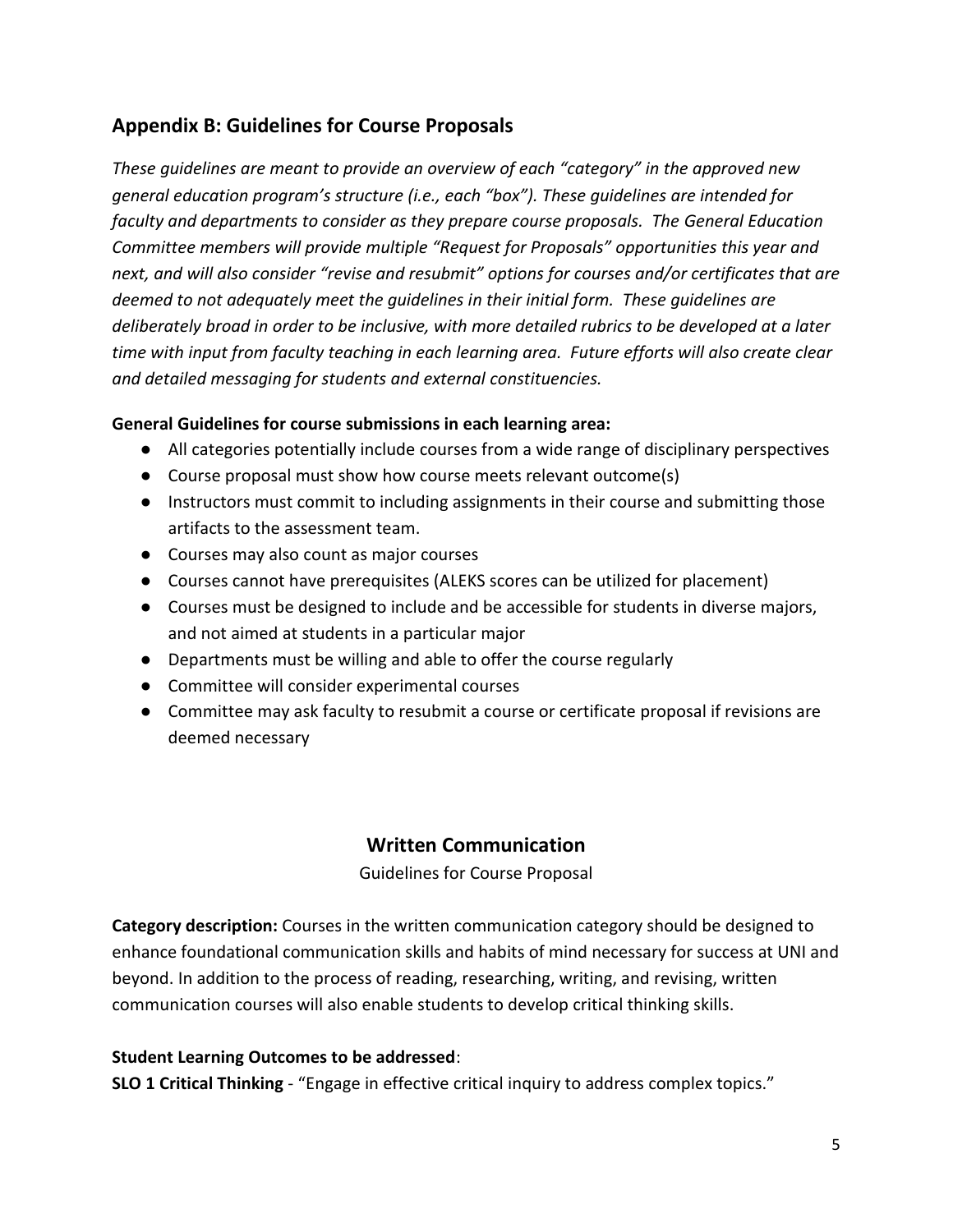Critical inquiry can take different forms, depending on the instructor and discipline, but courses in this category will emphasize the thorough exploration of relevant issues, ideas, histories, artifacts, and theories before accepting or formulating an opinion or conclusion. Students will also develop skills in collecting and analyzing evidence, including critical assessment of information sources.

**SLO 2 Writing -** "Write effectively." Courses that fulfill this learning outcome must include regular writing assignments that require revision and reflection. Regardless of discipline, writing itself must be one of the emphases of the course, and the conventions of standard written English must be covered. The artifact for assessment will demonstrate the ability to write with clarity, focus, organization, and originality for a specific purpose and audience.

## **Oral Communication**

Guidelines for Course Proposal

**Category description:** Courses in the oral communication category are designed to enhance foundational communication skills and knowledge necessary for success at UNI and beyond. Oral communication courses will also teach active listening, as well as how to engage in civil discourse, especially in diverse groups.

#### **Student Learning Outcomes to be addressed**:

**SLO 3 Speaking** - "Demonstrate competent listening and effective speaking skills in a variety of contexts." To do this, courses in this category will

- give focused attention to and instruction on the skills needed to speak effectively in a variety of contexts.
	- offer at least four opportunities for formal oral presentations, one of which should be a group project;
	- give regular and consistent feedback on presentation skills
- Instruct students in the development of engaged and reflective listening skills

**SLO 5 Collaboration -** "Work with others across differences to achieve common goals."

**SLO 6 Diversity and Commonality** - "Examine human diversity and commonality." Recognizing that working effectively across differences requires knowledge of how human differences and commonalities affect the ways in which communication occurs and how it is received, courses in this category will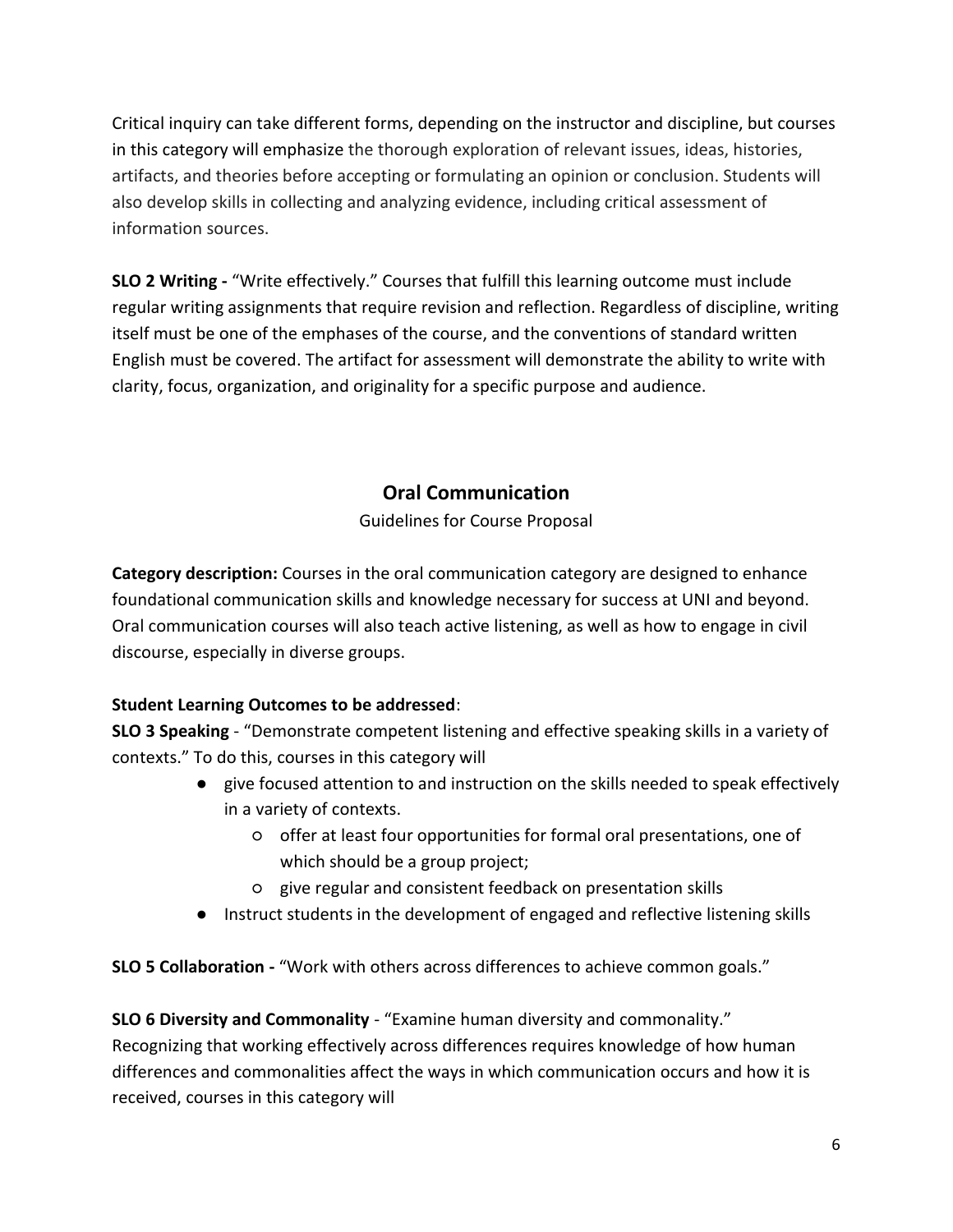- give focused attention to and instruction on how to communicate effectively in groups, including
	- awareness of the ethical responsibilities of communicators
	- effective group communication skills, so that students can learn and practice strategies for creating and maintaining successful communication in groups.
	- skills for engaging in civil discourse and intercultural communication

## **Quantitative Reasoning**

Guidelines for Course Proposal

**Category description:** This category may potentially encompass any discipline that uses quantitative methods or formal logic, with an emphasis on courses that demonstrate how such methods can be used to explain reality and achieve meaning. Because these courses address both quantitative reasoning and critical thinking, they should locate mathematical skills and reasoning in a context of explaining or solving complex problems.

#### **Student Learning Outcomes to be addressed**:

**SLO 1 Critical Thinking** - "Engage in effective critical inquiry to address complex topics."

**SLO 4 Quantitative** - "Frame and solve problems using quantitative reasoning."

## **Human Condition (Domestic & Global)**

Guidelines for Course Proposal

**Category description:** The aim of this category is to enlarge students' understanding of the many possible meanings of being human by urging them to branch out beyond their own specific background, and to enable them to think about their experience from that broadened perspective. This category will potentially include courses from a very wide range of disciplines. Students will take two courses from this category: one with a domestic or U.S. focus, and one with a global or international focus. Please specify which subcategory your course will fulfill.

#### **Student Learning Outcomes to be addressed**:

**SLO 6 Diversity & Commonality -** "Examine human diversity and commonality"

● This outcome can be addressed by emphasizing positive, neutral, or negative aspects of human diversity, difference, & commonality; for example: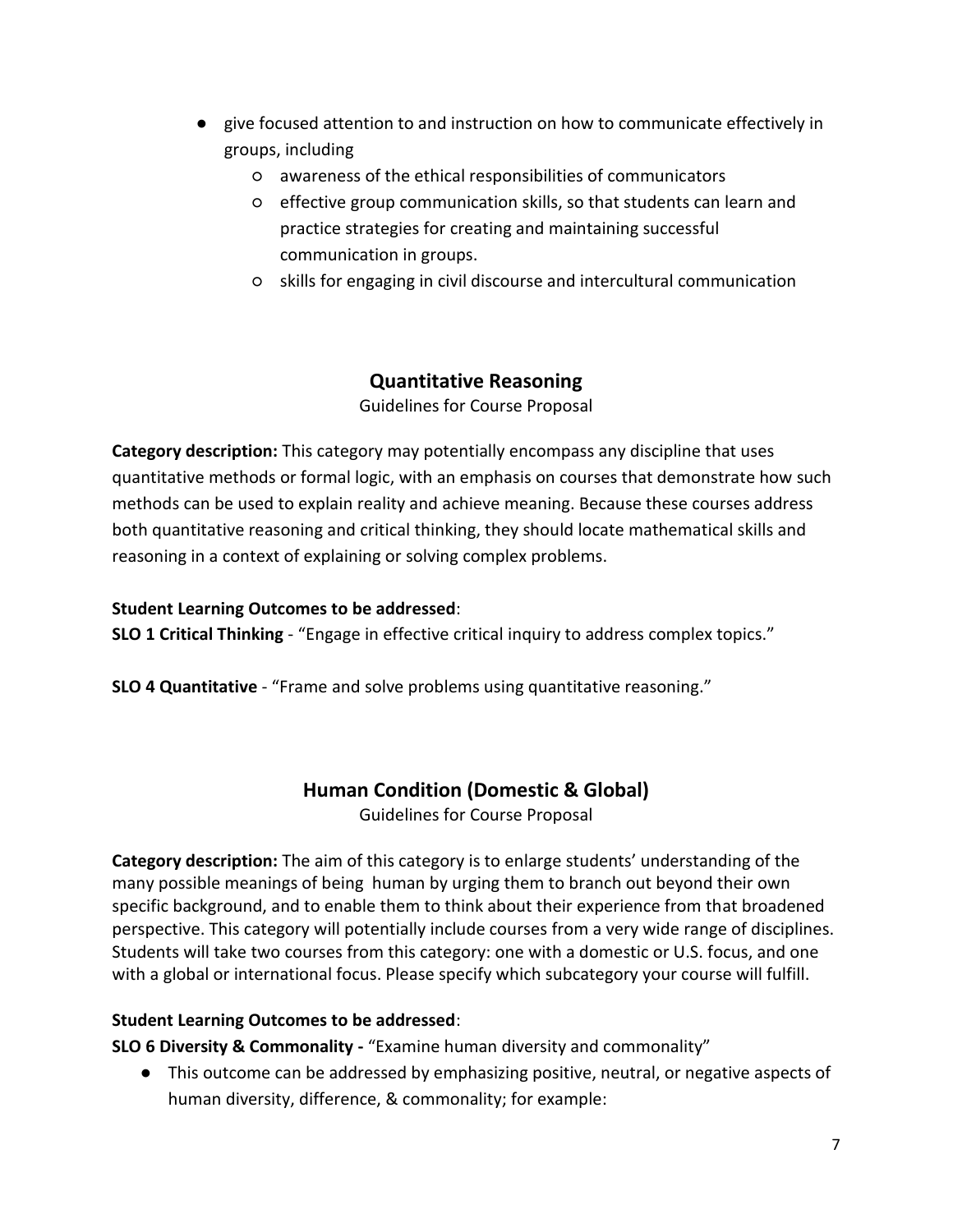- The multiplicity and richness of human experience and practices, historically, culturally, etc.
- Disparities or injustices related to race, class, gender, etc.
- The commonality aspect of the outcome is intended to be broad, referring to those individual and social aspects of being human that are shared across historical, geographical, and cultural differences, and also to structures, practices, and institutions that may be shared within a specific human community.
- The concept of diversity refers to a very wide range of possible content. Courses could be designed broadly, to include such topics within a larger frame, or more narrowly, with a focus on such topics. The following are merely examples (not meant to be exclusive) of these topics:
	- The history of the Civil Rights Movement
	- Theories of sex & gender
	- Literature by underrepresented writers
	- Comparative religions
	- Influence of culture on various human experiences
	- Neurodiversity

**SLO 7 Human Condition** - "Analyze ideas, works, or institutions as diverse conceptions of the human condition." The focus is on analyzing what it means to be human. It includes:

- Findings and theories in the social sciences and humanities
- Works of art, literature, and philosophy
- Historical perspectives

### **Scientific Reasoning**

Guidelines for Course Proposal

#### **Category description:**

Scientists discern basic principles that explain natural phenomena through observation and analysis of the world. Scientists rely on theory and experimentation to test and refine understandings of our human minds and bodies, life on earth, and the physical universe.

Laboratory courses unite hands-on scientific experimentation, inductive reasoning, and deductive analysis with the study of basic principles, for example (but not limited to), the structure of matter, biological evolution, human behavior, and thermodynamics. A laboratory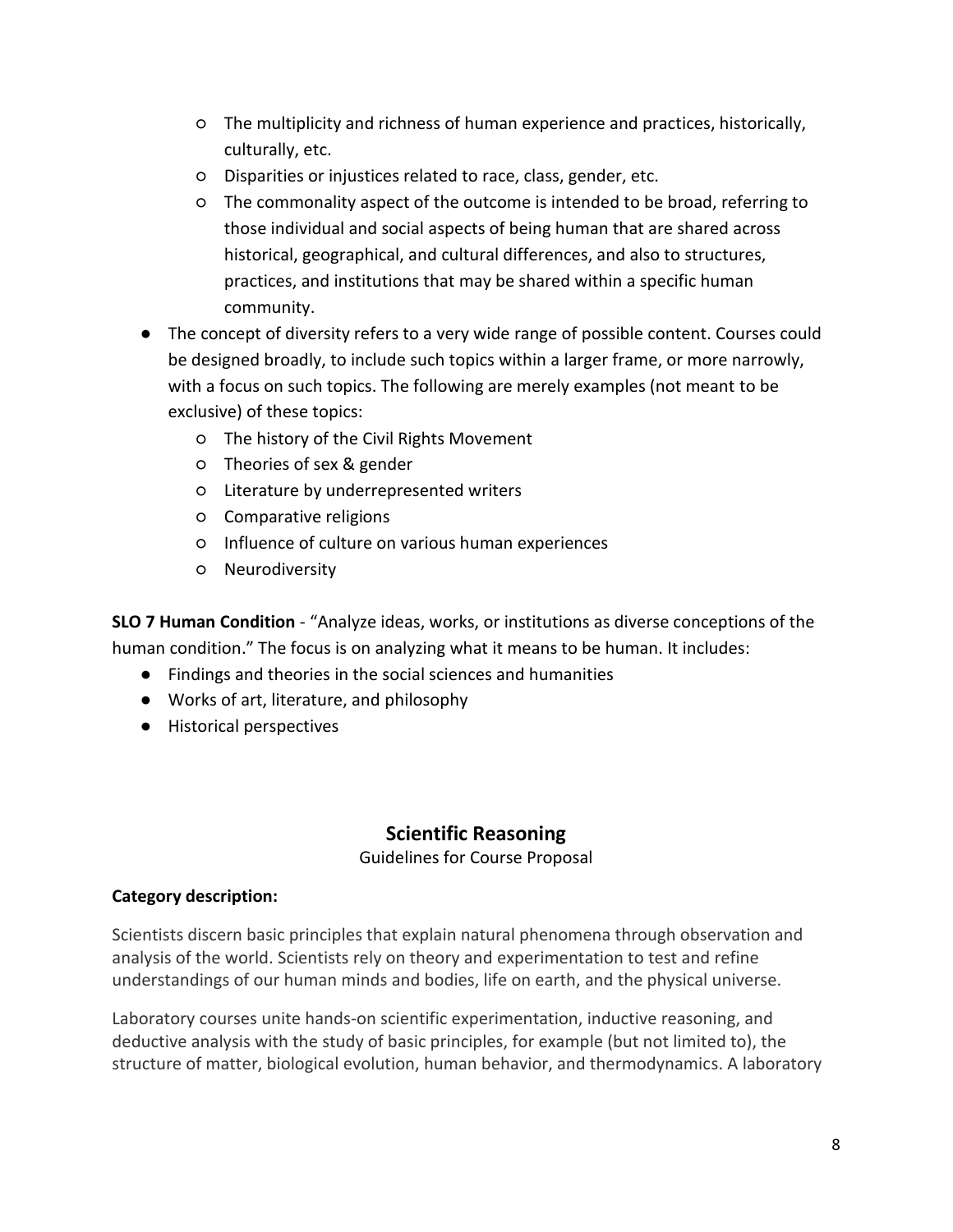experience is expected to be part of the course (either 4-credit integrated course or 3-credit course plus a related 1-credit lab).

After completing a course in this category, students will be able to critique claims using the tools of scientific inquiry.

#### **Student Learning Outcomes to be addressed**:

**SLO 1 Critical Thinking** - "Engage in effective critical inquiry to address complex topics."

**SLO 8 Scientific Reasoning** - "Critique claims using the tools of scientific inquiry."

#### **Human Expression**

Guidelines for Course Proposal

**Category description:** A course in this category must include the creation as well as the analysis or interpretation of creative works in a medium relevant to the field or domain of the course. Creative work can include any artifact, concrete or ephemeral, newly created or a curation of work, in the arts. Courses should provide relevant instruction for creating and in analysis/interpretation, which culminates in assessed work for each skill. The work students create and that which they analyze/interpret should be related by general field of practice or medium.

#### **Student Learning Outcomes to be addressed**:

**SLO 9 Creativity** - "Engage in a creative process to produce artistic work,"

● The artifact for assessment of creative work should be a reflection on a student's personal creative process and learning stemming from that process. Creative assignments can vary widely in medium including but not limited to drawing or painting, choreography or performance art, theatrical scene design or acting, music performance or musical curation, poetry, fiction, or creative nonfiction.

**SLO 10 Artistic Meaning** - "Interpret creative works and ideas as expressions of meaning and purpose."

● The analysis/interpretation artifact for assessment could center on one or more pieces from a body of work studied in the course or student work produced during the course. The goal is to practice analysis and interpretation. Students should demonstrate understanding and knowledge of the elements and principles of the medium they are analyzing/interpreting.